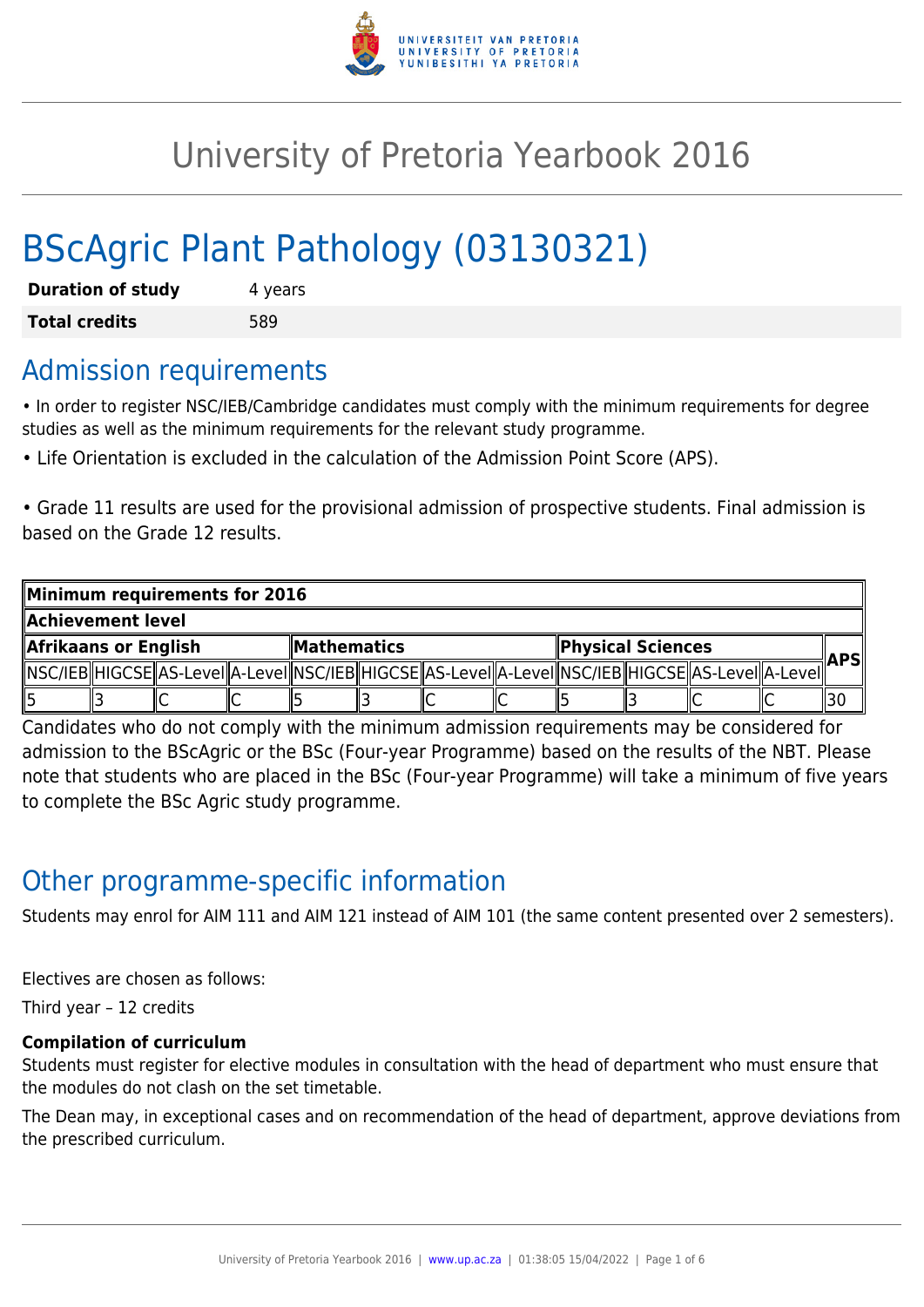

## Promotion to next study year

A student will be promoted to the following year of study if he or she passed 100 credits of the prescribed credits for a year of study, unless the Dean on the recommendation of the head of department decides otherwise. A student who does not comply with the requirements for promotion to the following year of study, retains the credit for the modules already passed and may be admitted by the Dean, on recommendation of the head of department, to modules of the following year of study to a maximum of 48 credits, provided that it will fit in with both the lecture and examination timetable.

### Pass with distinction

The BScAgric degree is conferred with distinction if a student obtains a weighted average of at least 75% in the modules of the major subjects in the third and the fourth year of study, with a weighted average of at least 65% in the other modules of the third and the fourth year of study.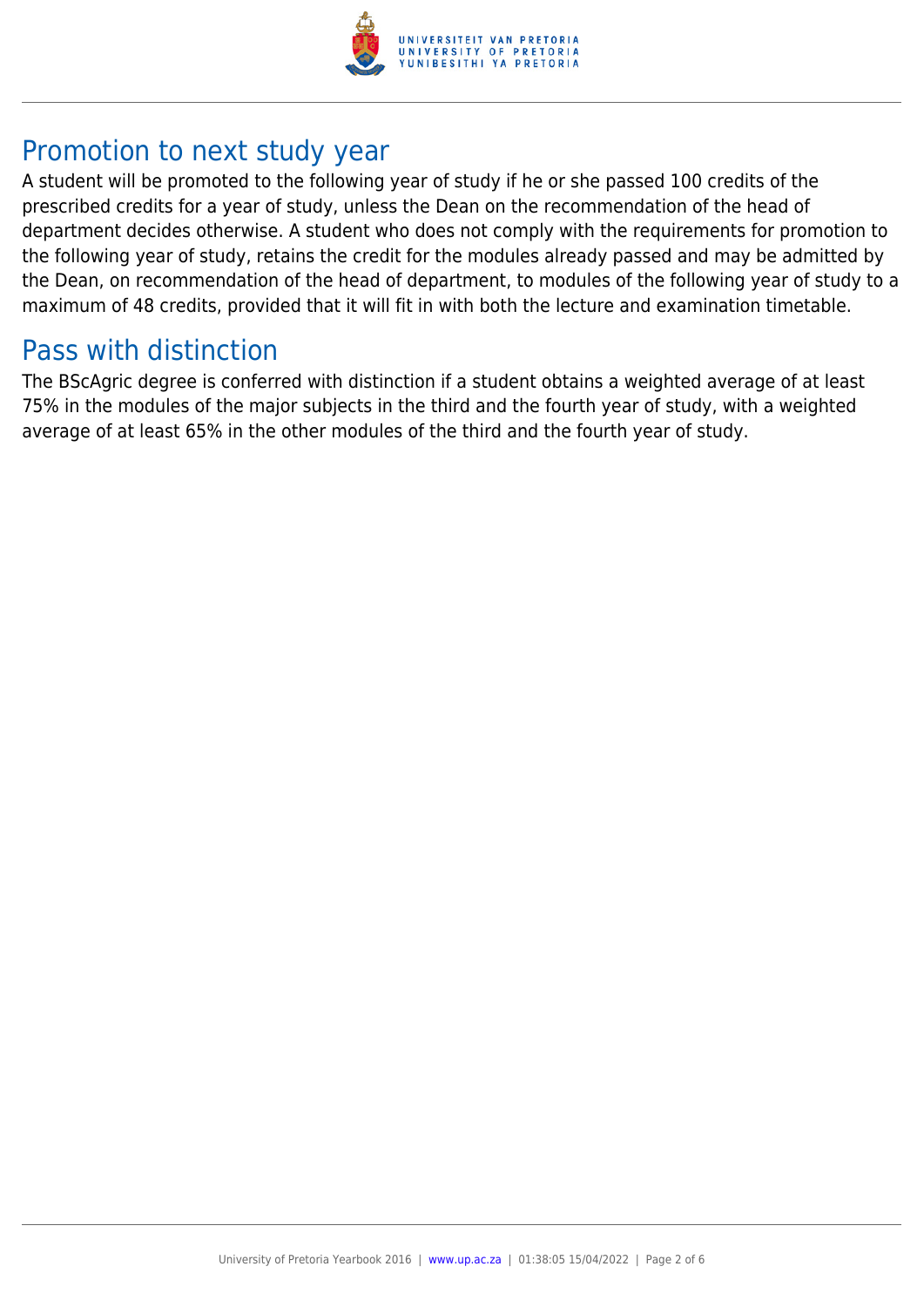

# Curriculum: Year 1

#### **Minimum credits: 140**

### **Fundamental modules**

[Academic information management 111](https://www.up.ac.za/parents/yearbooks/2016/modules/view/AIM 111) (AIM 111) - Credits: 4.00 [Academic information management 121](https://www.up.ac.za/parents/yearbooks/2016/modules/view/AIM 121) (AIM 121) - Credits: 4.00 [Language and study skills 110](https://www.up.ac.za/parents/yearbooks/2016/modules/view/LST 110) (LST 110) - Credits: 6.00 [Academic orientation 102](https://www.up.ac.za/parents/yearbooks/2016/modules/view/UPO 102) (UPO 102) - Credits: 0.00 [Academic information management 102](https://www.up.ac.za/parents/yearbooks/2016/modules/view/AIM 102) (AIM 102) - Credits: 6.00

### **Core modules**

[Biometry 120](https://www.up.ac.za/parents/yearbooks/2016/modules/view/BME 120) (BME 120) - Credits: 16.00 [Plant biology 161](https://www.up.ac.za/parents/yearbooks/2016/modules/view/BOT 161) (BOT 161) - Credits: 8.00 [General chemistry 117](https://www.up.ac.za/parents/yearbooks/2016/modules/view/CMY 117) (CMY 117) - Credits: 16.00 [General chemistry 127](https://www.up.ac.za/parents/yearbooks/2016/modules/view/CMY 127) (CMY 127) - Credits: 16.00 [Introductory genetics 161](https://www.up.ac.za/parents/yearbooks/2016/modules/view/GTS 161) (GTS 161) - Credits: 8.00 [Introduction to microbiology 161](https://www.up.ac.za/parents/yearbooks/2016/modules/view/MBY 161) (MBY 161) - Credits: 8.00 [Molecular and cell biology 111](https://www.up.ac.za/parents/yearbooks/2016/modules/view/MLB 111) (MLB 111) - Credits: 16.00 [Physics for biology students 131](https://www.up.ac.za/parents/yearbooks/2016/modules/view/PHY 131) (PHY 131) - Credits: 16.00 [Mathematics 134](https://www.up.ac.za/parents/yearbooks/2016/modules/view/WTW 134) (WTW 134) - Credits: 16.00 [Animal diversity 161](https://www.up.ac.za/parents/yearbooks/2016/modules/view/ZEN 161) (ZEN 161) - Credits: 8.00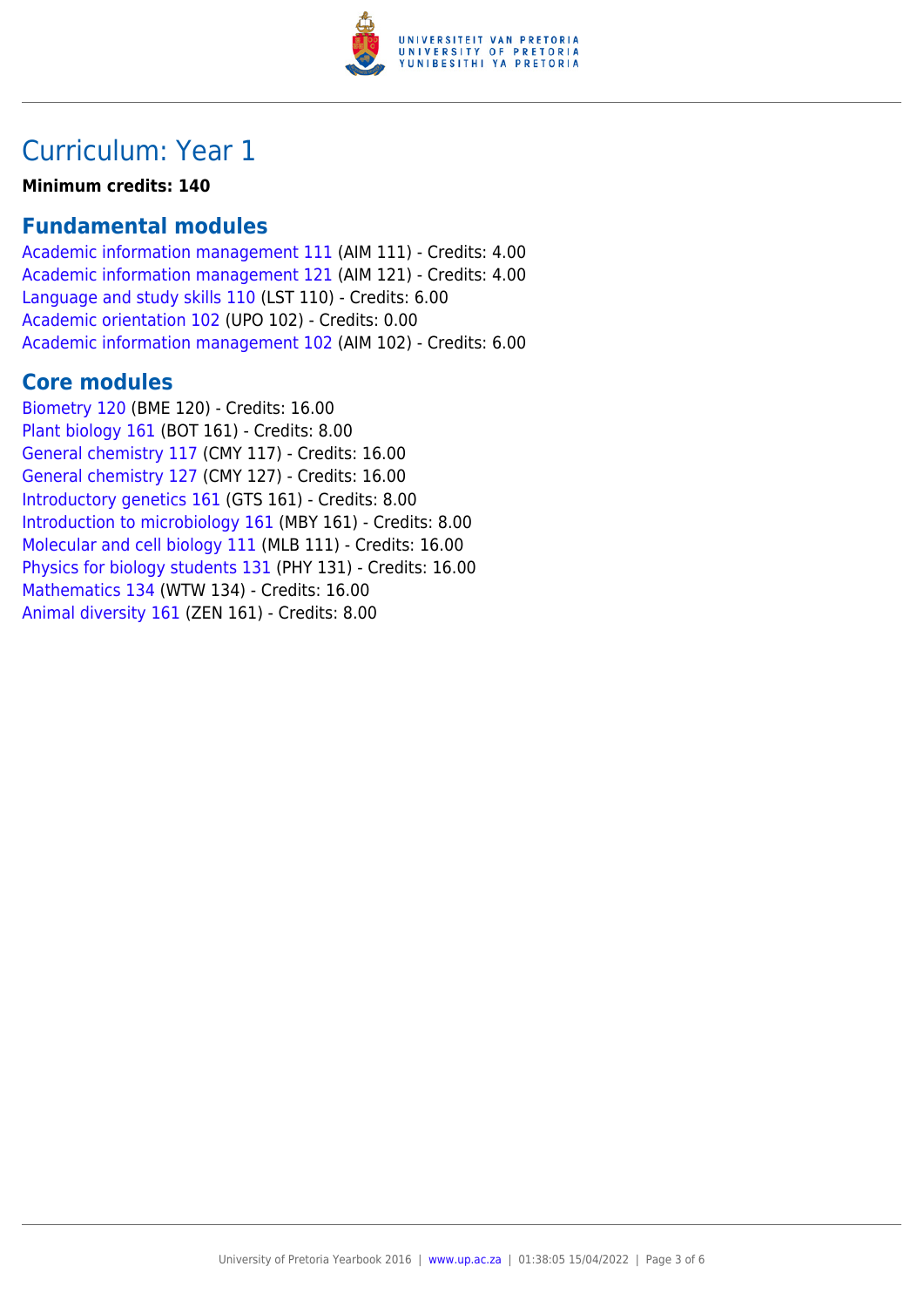

# Curriculum: Year 2

#### **Minimum credits: 135**

### **Core modules**

[Introduction to proteins and enzymes 251](https://www.up.ac.za/parents/yearbooks/2016/modules/view/BCM 251) (BCM 251) - Credits: 12.00 [Plant physiology and biotechnology 261](https://www.up.ac.za/parents/yearbooks/2016/modules/view/BOT 261) (BOT 261) - Credits: 12.00 [Molecular genetics 251](https://www.up.ac.za/parents/yearbooks/2016/modules/view/GTS 251) (GTS 251) - Credits: 12.00 [Genetic diversity and evolution 261](https://www.up.ac.za/parents/yearbooks/2016/modules/view/GTS 261) (GTS 261) - Credits: 12.00 [Introduction to agricultural economics 210](https://www.up.ac.za/parents/yearbooks/2016/modules/view/LEK 210) (LEK 210) - Credits: 12.00 [Agricultural economics 220](https://www.up.ac.za/parents/yearbooks/2016/modules/view/LEK 220) (LEK 220) - Credits: 12.00 [Bacteriology 251](https://www.up.ac.za/parents/yearbooks/2016/modules/view/MBY 251) (MBY 251) - Credits: 12.00 [Mycology 261](https://www.up.ac.za/parents/yearbooks/2016/modules/view/MBY 261) (MBY 261) - Credits: 12.00 [Introduction to crop protection 251](https://www.up.ac.za/parents/yearbooks/2016/modules/view/PLG 251) (PLG 251) - Credits: 12.00 [Principles of plant pathology 262](https://www.up.ac.za/parents/yearbooks/2016/modules/view/PLG 262) (PLG 262) - Credits: 12.00 [Sustainable crop production and agroclimatology 251](https://www.up.ac.za/parents/yearbooks/2016/modules/view/PPK 251) (PPK 251) - Credits: 15.00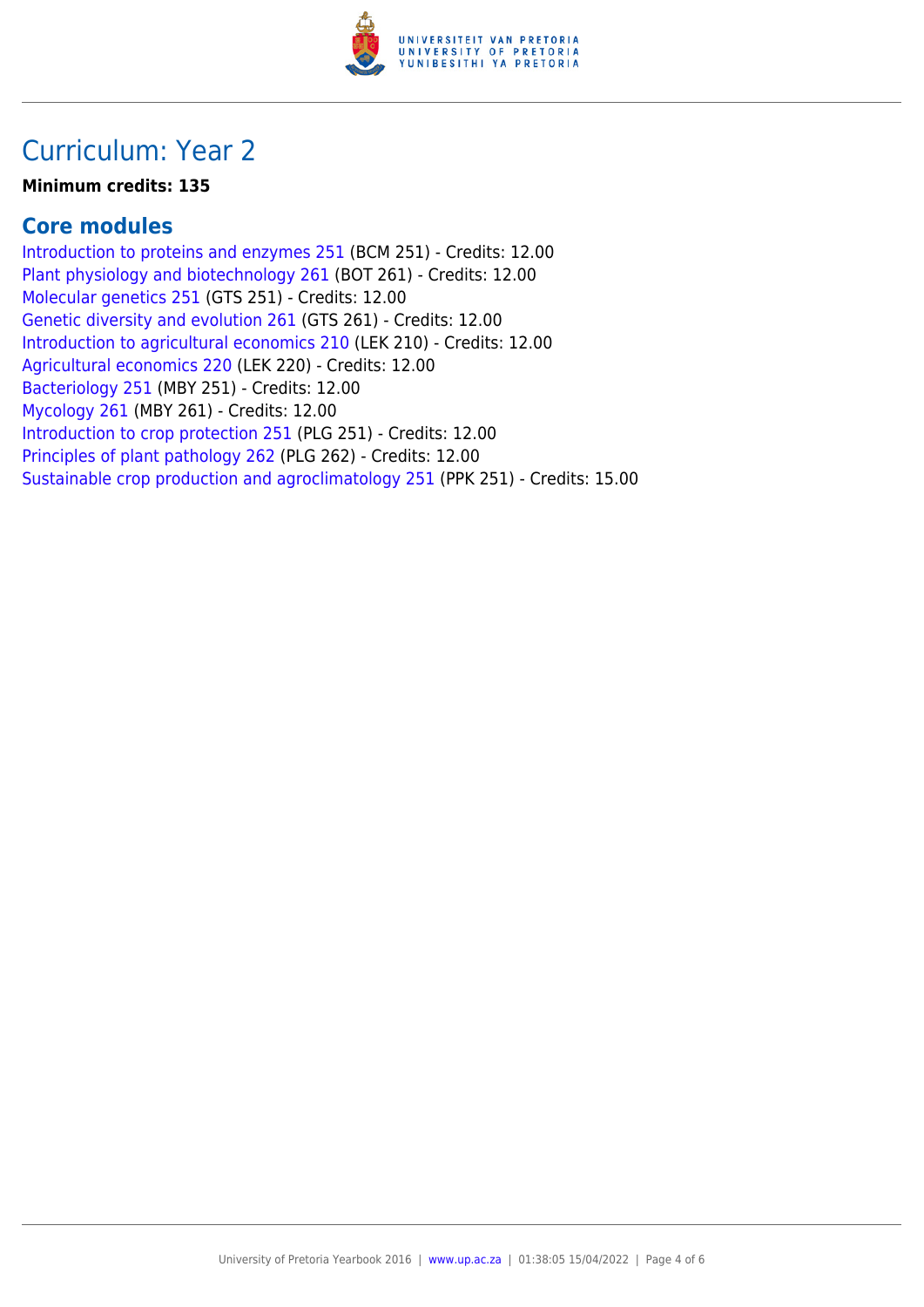

# Curriculum: Year 3

#### **Minimum credits: 150**

### **Core modules**

[Plant ecophysiology 356](https://www.up.ac.za/parents/yearbooks/2016/modules/view/BOT 356) (BOT 356) - Credits: 18.00 [Introductory geographic information systems 283](https://www.up.ac.za/parents/yearbooks/2016/modules/view/GGY 283) (GGY 283) - Credits: 12.00 [Introductory soil science 250](https://www.up.ac.za/parents/yearbooks/2016/modules/view/GKD 250) (GKD 250) - Credits: 12.00 [Virology 351](https://www.up.ac.za/parents/yearbooks/2016/modules/view/MBY 351) (MBY 351) - Credits: 18.00 [Genetic manipulation of microbes 364](https://www.up.ac.za/parents/yearbooks/2016/modules/view/MBY 364) (MBY 364) - Credits: 18.00 [General plant pathology 351](https://www.up.ac.za/parents/yearbooks/2016/modules/view/PLG 351) (PLG 351) - Credits: 18.00 [Plant disease control 363](https://www.up.ac.za/parents/yearbooks/2016/modules/view/PLG 363) (PLG 363) - Credits: 18.00 [Plant genetics and crop biotechnology 361](https://www.up.ac.za/parents/yearbooks/2016/modules/view/BTC 361) (BTC 361) - Credits: 18.00 [Microbe interactions 365](https://www.up.ac.za/parents/yearbooks/2016/modules/view/MBY 365) (MBY 365) - Credits: 18.00